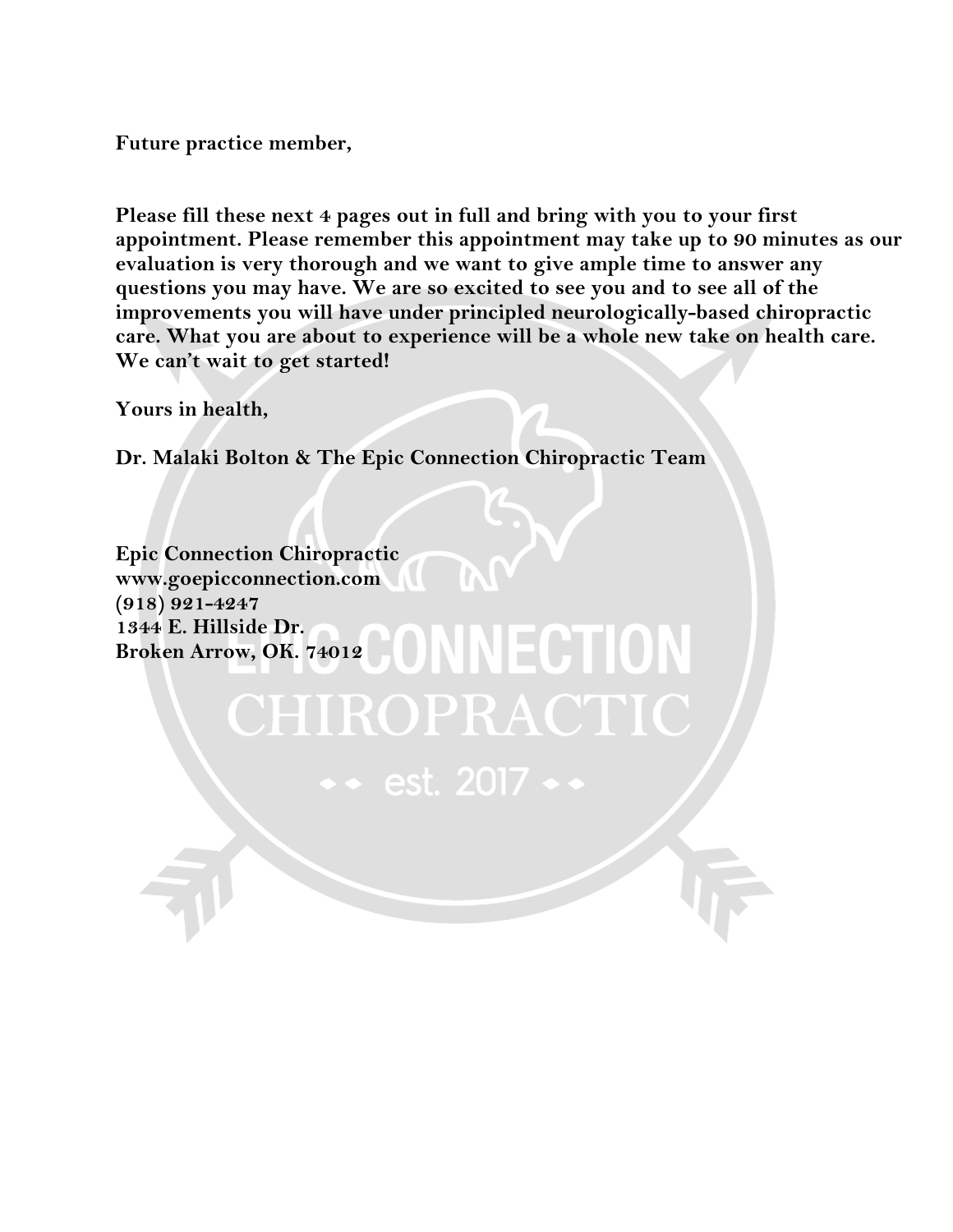## **EPIC CONNECTION CHIROPRACTIC HEALTH PROFILE**

| For confirming appts, would you prefer? TEXT (cell carrier: 1997)                                                                                                                                                                        |                                                                                                                                                                                                                                                        |                                                                                                                                                                                                                                      |                                                                                                                 | or                                             | <b>EMAIL</b>                                                                                                                                                                   |
|------------------------------------------------------------------------------------------------------------------------------------------------------------------------------------------------------------------------------------------|--------------------------------------------------------------------------------------------------------------------------------------------------------------------------------------------------------------------------------------------------------|--------------------------------------------------------------------------------------------------------------------------------------------------------------------------------------------------------------------------------------|-----------------------------------------------------------------------------------------------------------------|------------------------------------------------|--------------------------------------------------------------------------------------------------------------------------------------------------------------------------------|
| Dccupation Employer's Name Contract of Contract of Contract of Contract of Contract of Contract of Contract of Contract of Contract of Contract of Contract of Contract of Contract of Contract of Contract of Contract of Con           |                                                                                                                                                                                                                                                        |                                                                                                                                                                                                                                      |                                                                                                                 |                                                |                                                                                                                                                                                |
| Single / Married / Divorced / Widowed Spouse's Name                                                                                                                                                                                      |                                                                                                                                                                                                                                                        |                                                                                                                                                                                                                                      |                                                                                                                 |                                                |                                                                                                                                                                                |
| Number of Children Names, Ages & Gender Number of Children                                                                                                                                                                               |                                                                                                                                                                                                                                                        |                                                                                                                                                                                                                                      |                                                                                                                 |                                                |                                                                                                                                                                                |
|                                                                                                                                                                                                                                          |                                                                                                                                                                                                                                                        |                                                                                                                                                                                                                                      |                                                                                                                 |                                                |                                                                                                                                                                                |
|                                                                                                                                                                                                                                          |                                                                                                                                                                                                                                                        |                                                                                                                                                                                                                                      |                                                                                                                 |                                                |                                                                                                                                                                                |
| <b>CIRCLE ALL CURRENT PROBLEMS YOU HAVE</b>                                                                                                                                                                                              |                                                                                                                                                                                                                                                        |                                                                                                                                                                                                                                      |                                                                                                                 |                                                |                                                                                                                                                                                |
| <b>DIZZINESS</b><br><b>HEADACHES</b><br><b>VERTIGO</b><br><b>EAR INFECTIONS</b><br><b>NAUSEA</b><br><b>TMJ</b><br><b>NECK PAIN</b><br><b>MIGRAINES</b><br><b>ANXIETY</b><br><b>CHRONIC SINUS</b><br>LIST YOUR TOP 5 HEALTH PROBLEMS 2017 | <b>THROAT ISSUES</b><br><b>THYROID PROBLEMS</b><br><b>ASTHMA</b><br><b>ULCERS</b><br><b>NUMBNESS IN ARMS</b><br><b>NUMBNESS IN HANDS</b><br><b>MENSTRUAL DISORDER</b><br><b>HEART DISORDERS</b><br><b>STOMACH DISORDERS</b><br><b>BLADDER PROBLEMS</b> | <b>KIDNEY PROBLEMS</b><br><b>MID BACK PAIN</b><br><b>IRRITABLE BOWEL</b><br><b>SCIATICA</b><br><b>NUMBNESS IN LEGS</b><br><b>NUMBNESS IN FEET</b><br><b>LOW BACK PAIN</b><br><b>HIP PAIN</b><br><b>LEG PAINS</b><br><b>KNEE PAIN</b> | <b>LIVER DISEASE</b><br><b>LUPUS</b><br><b>FIBROMYALGIA</b><br><b>CHEST PAIN</b><br><b>ARM PAIN</b><br>ADD/ADHD | <b>SHOULDER PAIN</b><br><b>CHRONIC FATIGUE</b> | <b>NERVOUSNESS</b><br><b>EPILEPSY</b><br><b>DISC PROBLEM</b><br><b>INFERTILITY</b><br><b>GASTRIC REFULX</b><br><b>ALLERGIES</b><br><u> 1980 - Johann Barn, mars ann an t-A</u> |
| <b>Health Concerns:</b><br>List according to severity $1 =$ mild this episode condition before, problem begin constant or                                                                                                                | <b>Rate of Severity</b><br>$10 =$ unbearable start?                                                                                                                                                                                                    |                                                                                                                                                                                                                                      | when?                                                                                                           |                                                | When did If you had the Did the Are symptoms<br>with an injury? intermittent?                                                                                                  |
| $\mathbf{1.}$ $\blacksquare$<br>2. $\qquad \qquad$                                                                                                                                                                                       |                                                                                                                                                                                                                                                        |                                                                                                                                                                                                                                      |                                                                                                                 |                                                |                                                                                                                                                                                |
|                                                                                                                                                                                                                                          |                                                                                                                                                                                                                                                        |                                                                                                                                                                                                                                      |                                                                                                                 |                                                |                                                                                                                                                                                |
| 4.                                                                                                                                                                                                                                       |                                                                                                                                                                                                                                                        |                                                                                                                                                                                                                                      |                                                                                                                 |                                                |                                                                                                                                                                                |
|                                                                                                                                                                                                                                          |                                                                                                                                                                                                                                                        |                                                                                                                                                                                                                                      |                                                                                                                 |                                                |                                                                                                                                                                                |

## **CIRCLE** ANY CONDITION YOU HAVE NOW/ HAVE HAD:

| <b>STROKE</b> |  |  | CANCER HEART DISEASE SPINAL SURGERY SEIZURES SPINAL BONE FRACTURE SCOLIOSIS DIABETES |  |
|---------------|--|--|--------------------------------------------------------------------------------------|--|
|               |  |  |                                                                                      |  |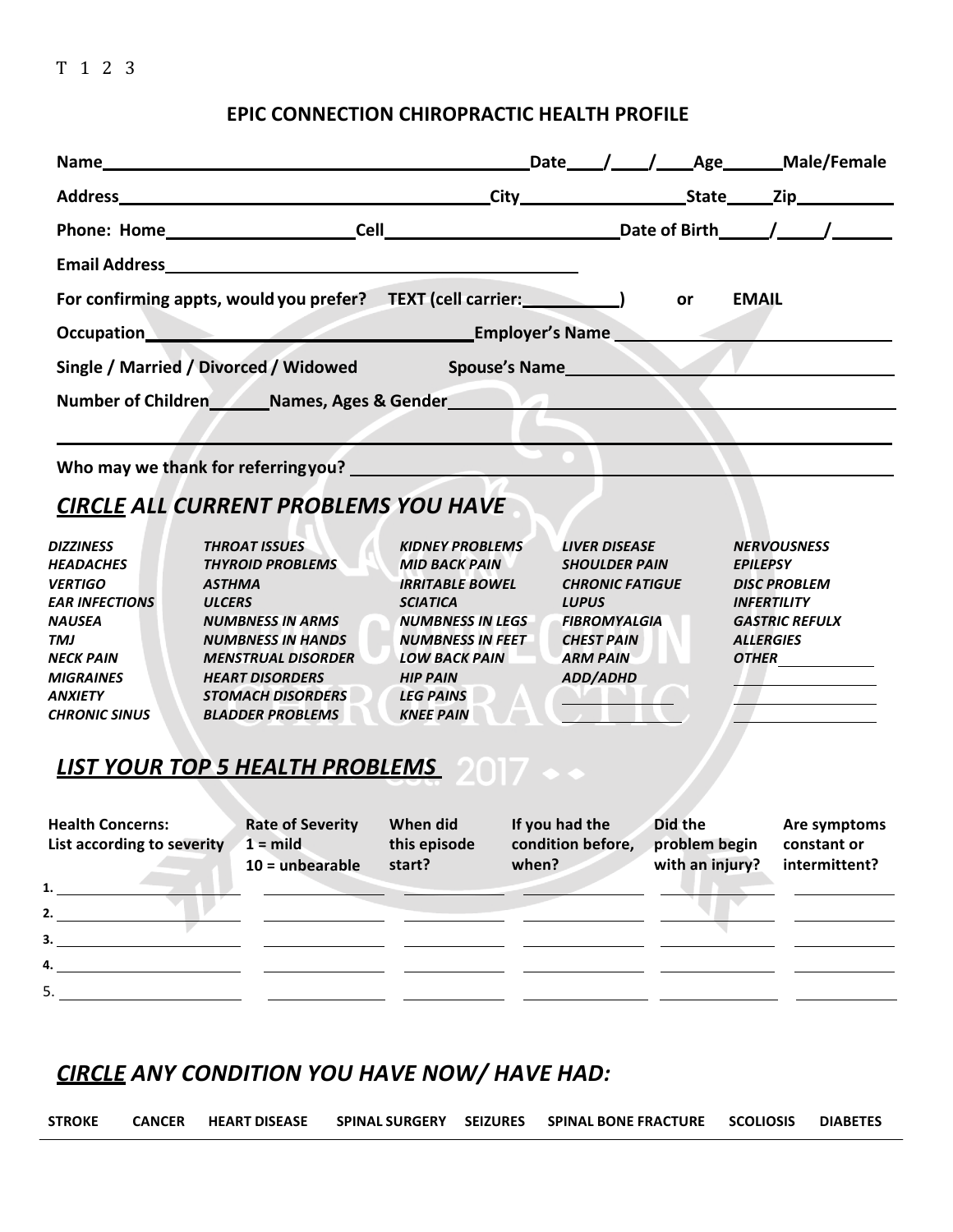| HAVE YOU EVER SEEN OTHER DOCTORS FOR THESE CONDITIONS? YES / NO                                                                                                                                                                |                                                         |                                                                                                                                                                                                                                                   |
|--------------------------------------------------------------------------------------------------------------------------------------------------------------------------------------------------------------------------------|---------------------------------------------------------|---------------------------------------------------------------------------------------------------------------------------------------------------------------------------------------------------------------------------------------------------|
|                                                                                                                                                                                                                                |                                                         | CHIROPRACTOR? _____________________MEDICAL DOCTOR? ______________________________                                                                                                                                                                 |
|                                                                                                                                                                                                                                |                                                         |                                                                                                                                                                                                                                                   |
|                                                                                                                                                                                                                                |                                                         | LIST ALL SURGICAL OPERATIONS AND YEAR NAME AND THE RESERVE AND THE RESERVE AND THE RESERVE AND RESERVE AND RESERVE AND RESERVE AND RESERVE AND RESERVE AND RESERVE AND RESERVE AND RESERVE AND RESERVE AND RESERVE AND RESERVE                    |
| LIST ALL Over the Counter & PRESCRIPTION MEDICATIONS YOU ARE ON:                                                                                                                                                               |                                                         |                                                                                                                                                                                                                                                   |
|                                                                                                                                                                                                                                |                                                         |                                                                                                                                                                                                                                                   |
| <b>ANY AUTO ACCIDENTS:</b>                                                                                                                                                                                                     | Speed (MPH)<br>Year                                     | <b>Rear-ended? T-Boned?</b>                                                                                                                                                                                                                       |
|                                                                                                                                                                                                                                |                                                         |                                                                                                                                                                                                                                                   |
|                                                                                                                                                                                                                                |                                                         |                                                                                                                                                                                                                                                   |
| HAVE YOU EVER BEEN KNOCKED UNCONCIOUS? YES / NO                                                                                                                                                                                |                                                         | <b>FRACTURED A BONE? YES / NO</b>                                                                                                                                                                                                                 |
| IF YES, PLEASE DESCRIBE                                                                                                                                                                                                        |                                                         |                                                                                                                                                                                                                                                   |
| OTHER TRAUMA: University of the contract of the contract of the contract of the contract of the contract of the contract of the contract of the contract of the contract of the contract of the contract of the contract of th |                                                         |                                                                                                                                                                                                                                                   |
|                                                                                                                                                                                                                                |                                                         |                                                                                                                                                                                                                                                   |
|                                                                                                                                                                                                                                |                                                         |                                                                                                                                                                                                                                                   |
|                                                                                                                                                                                                                                |                                                         | <b>ODD ACTLE</b>                                                                                                                                                                                                                                  |
|                                                                                                                                                                                                                                |                                                         | IF THIS HEALTH PROFILE IS FOR A MINOR/CHILD, PLEASE FILL OUT AND SIGN BELOW                                                                                                                                                                       |
|                                                                                                                                                                                                                                | <b>WRITTEN CONSENT FOR A CHILD</b>                      |                                                                                                                                                                                                                                                   |
|                                                                                                                                                                                                                                | NAME OF PRACTICE MEMBER WHO IS A MINOR/CHILD            |                                                                                                                                                                                                                                                   |
|                                                                                                                                                                                                                                |                                                         |                                                                                                                                                                                                                                                   |
|                                                                                                                                                                                                                                |                                                         | I AUTHORIZE DR. MALAKI BOLTON AND ANY AND ALL EPIC CONNECTION CHIROPRACTIC STAFF TO<br>PERFORM DIAGNOSTIC PROCEDURES, RADIOGRAPHIC EVALUATIONS, RENDER CHIROPRACTIC CARE AND<br>PERFORM CHIROPRACTIC ADJUSTMENTS (Doctor only) TO MY MINOR/CHILD. |
|                                                                                                                                                                                                                                | <b>IMMEDIATELY NOTIFY EPIC CONNECTION CHIROPRACTIC.</b> | AS OF THIS DATE, I HAVE THE LEGAL RIGHT TO SELECT AND AUTHORIZE HEALTH CARE SERVICES FOR MY<br>MINOR/CHILD. IF MY AUTHORITY TO SELECT AND AUTHORIZE CARE IS REVOKED OR ALTERED, I WILL                                                            |
| <b>DATE</b>                                                                                                                                                                                                                    |                                                         | <b>GUARDIAN SIGNATURE</b>                                                                                                                                                                                                                         |
| <b>WITNESS SIGNATURE</b>                                                                                                                                                                                                       |                                                         | <b>GUARDIAN'S RELATIONSHIP TO MINOR / CHILD</b>                                                                                                                                                                                                   |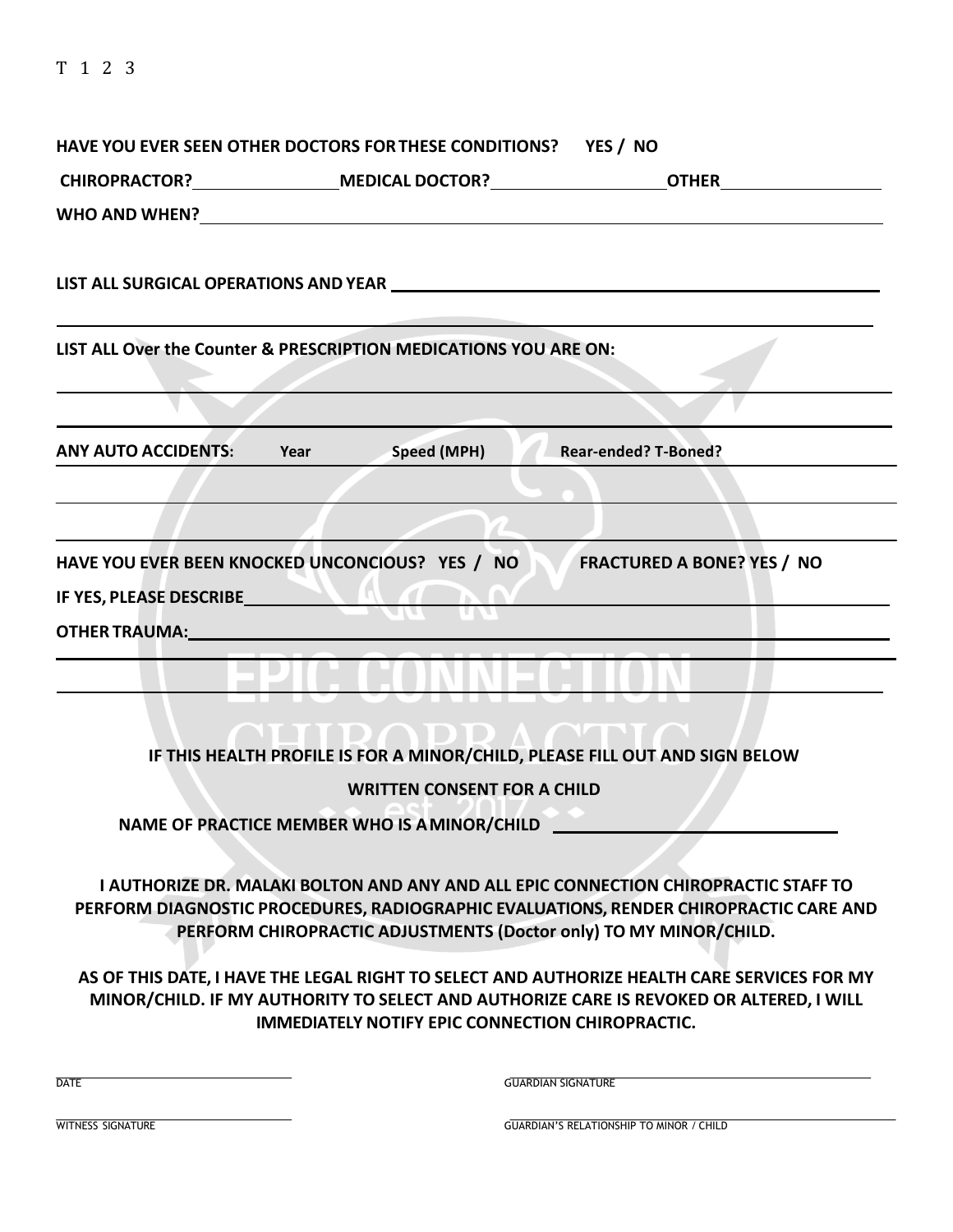|                 |                        |                                                                                                     |                            |                |                         |                         |   |                 | <b>QUADRUPLE VISUAL ANALOGUE SCALE</b> |                  |                                                                                                                                |
|-----------------|------------------------|-----------------------------------------------------------------------------------------------------|----------------------------|----------------|-------------------------|-------------------------|---|-----------------|----------------------------------------|------------------|--------------------------------------------------------------------------------------------------------------------------------|
|                 | Patient Name           |                                                                                                     |                            |                |                         |                         |   |                 |                                        |                  | Date                                                                                                                           |
|                 | Please read carefully: |                                                                                                     |                            |                |                         |                         |   |                 |                                        |                  |                                                                                                                                |
|                 |                        | Instructions: Please circle the number that best describes the question being asked.                |                            |                |                         |                         |   |                 |                                        |                  |                                                                                                                                |
| Note:           |                        | complaint. Please indicate your pain level right now, average pain, and pain at its best and worst. |                            |                |                         |                         |   |                 |                                        |                  | If you have more than one complaint, please answer each question for each individual complaint and indicate the score for each |
| <b>Example:</b> |                        |                                                                                                     |                            |                |                         |                         |   |                 |                                        |                  |                                                                                                                                |
| No pain         |                        | 1                                                                                                   | Headache<br>$\overline{2}$ | $\mathbf{3}$   | $\overline{4}$          | Neck<br>$5\overline{)}$ | 6 | $\frac{1}{2}$   | Low Back<br>8                          | 9                | worst possible pain<br>10                                                                                                      |
| No pain         | $\bf{0}$               | 1-What is your pain RIGHT NOW?<br>$\mathbf{1}$                                                      | $\overline{2}$             | $\mathbf{3}$   | $\overline{4}$          | 5                       | 6 | $\overline{7}$  | 8                                      | 9                | worst possible pain<br>10                                                                                                      |
| No pain         | 0                      | 2 – What is your TYPICAL or AVERAGE pain?<br>ī                                                      | $\overline{2}$             | 3              | 4 <sup>1</sup>          | $5\overline{)}$         | 6 |                 | 8 <sup>1</sup>                         | 9 <sup>1</sup>   | worst possible pain<br>10                                                                                                      |
| No pain         | $\bf{0}$               | 3-What is your pain level AT ITS BEST (How close to "0" does your pain get at its best)?            | $\overline{2}$             | 3 <sup>1</sup> | $\overline{\mathbf{4}}$ | $5\phantom{.0}$         | 6 | $7\overline{ }$ | 8                                      | $\boldsymbol{9}$ | worst possible pain<br>10                                                                                                      |
|                 |                        | 4 - What is your pain level AT ITS WORST (How close to "10" does your pain get at its worst)?       |                            |                |                         |                         |   |                 |                                        |                  |                                                                                                                                |
| No pain         |                        |                                                                                                     |                            |                |                         |                         |   |                 |                                        |                  | worst possible pain                                                                                                            |